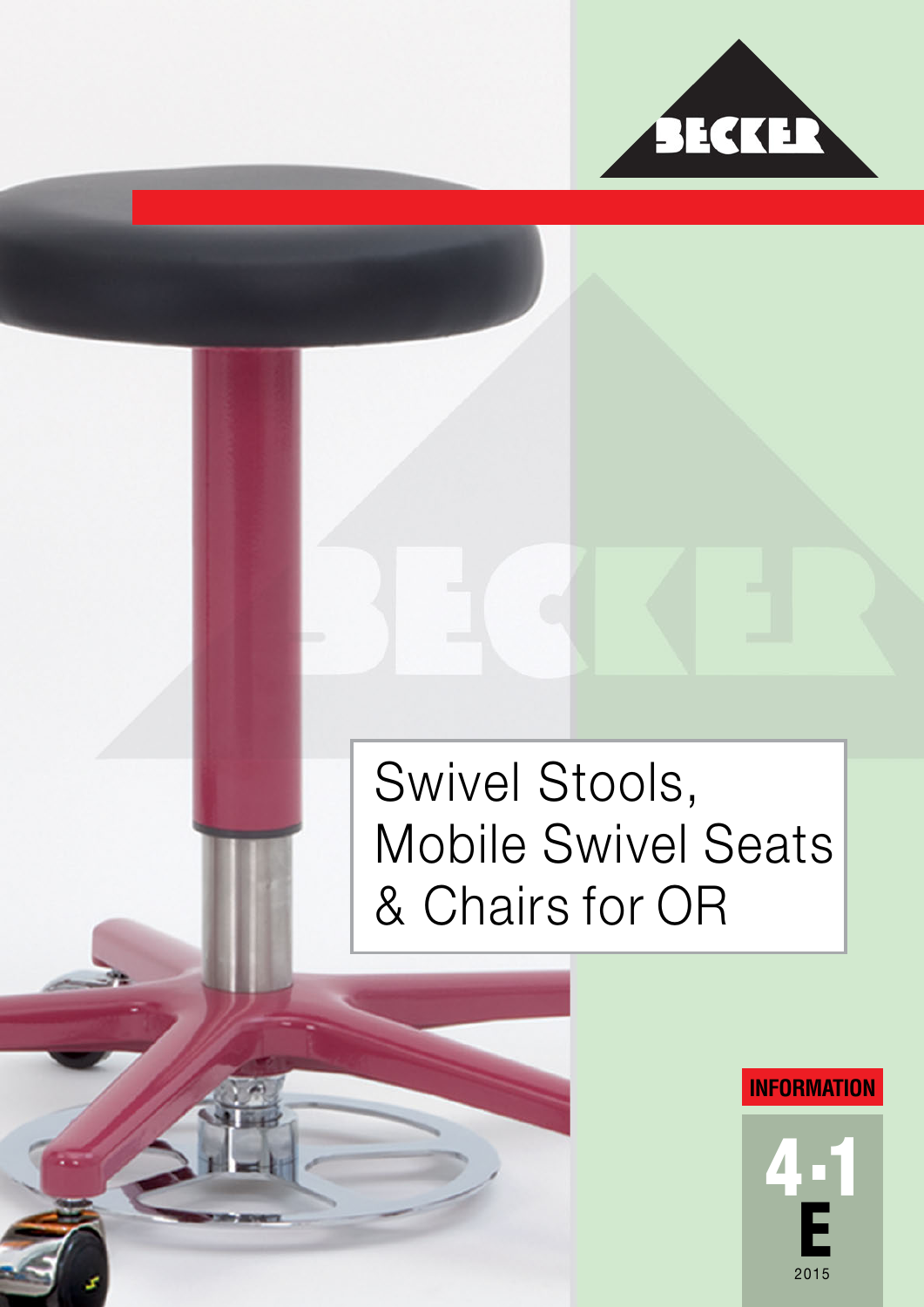

## **Static and Mobile Swivel Stools for OR**

- n Sturdy five star base (Ø 580 mm) made of chrome nickel steel AISI 304 (1.4301) electropolished
- Concealed precision spindle for infinitely variable height adjustment
- $\blacksquare$  Cushioned seat (black) conductive,  $\varnothing$  340 mm

| <b>ILLUSTRATION</b> | <b>DESCRIPTION</b>                                                                                                                                                                                                                                                  | ART. NO. |
|---------------------|---------------------------------------------------------------------------------------------------------------------------------------------------------------------------------------------------------------------------------------------------------------------|----------|
|                     | Swivel stool, static,<br>with chrome nickel steel seat,<br>height adjustable 435 - 650 mm                                                                                                                                                                           | 140010   |
|                     | Swivel stool, static,<br>with 40 mm high cushioned seat,<br>height adjustable 465 - 680 mm                                                                                                                                                                          | 140013   |
|                     | Swivel stool, static,<br>with 65 mm high cushioned seat,<br>height adjustable 490 - 705 mm                                                                                                                                                                          | 140016   |
|                     | <b>Mobile swivel stool</b><br>with chrome nickel steel seat,<br>height adjustable 435 - 650 mm<br>5 conductive safety castors (Ø 50 mm) with internal weight-activated<br>brake option,<br>free rolling under load, appropriate braking action when not under load  | 140030   |
|                     | <b>Mobile swivel stool</b><br>with 40 mm high cushioned seat,<br>height adjustable 465 - 680 mm<br>5 conductive safety castors (Ø 50 mm) with internal weight-activated<br>brake option,<br>free rolling under load, appropriate braking action when not under load | 140033   |
|                     | <b>Mobile swivel stool</b><br>with 65 mm high cushioned seat,<br>height adjustable 490 - 705 mm<br>5 conductive safety castors (Ø 50 mm) with internal weight-activated<br>brake option,<br>free rolling under load, appropriate braking action when not under load | 140036   |
|                     | <b>Back rest</b><br>for static and mobile swivel stools with cushioned seat                                                                                                                                                                                         | 140050   |

(no retrofitting possible)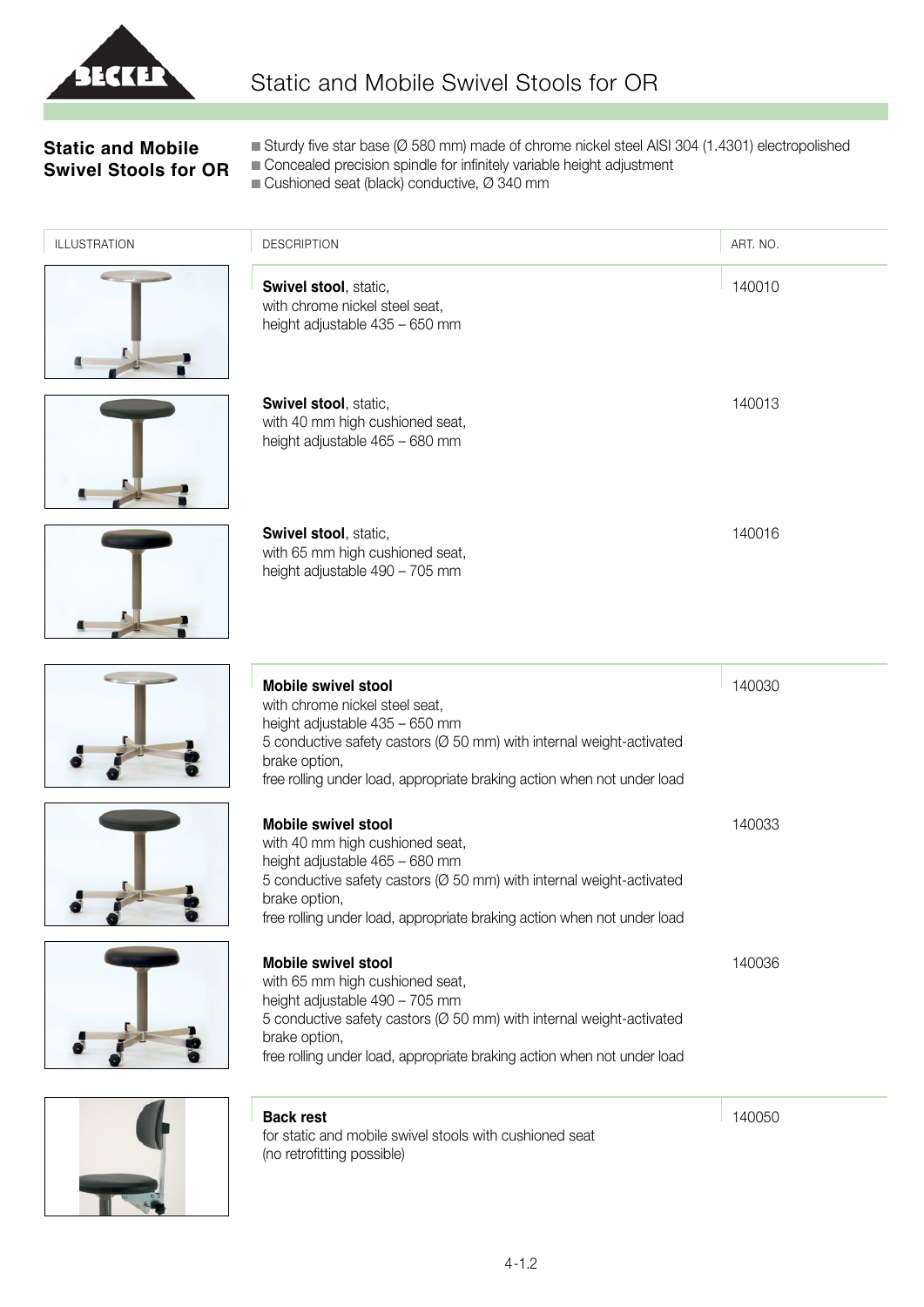

| <b>Mobile Swivel</b><br><b>Seats for OR</b>  | Sturdy five-star base ( $\varnothing$ 610 mm) made of powder-coated aluminium<br>■ 5 conductive safety castors (Ø 50 mm) with internal weight-activated brake option,<br>free rolling under load, appropriate braking action when not under load<br>Infinitely variable pneumatic height adjustment 530 - 710 mm, operated by footring that<br>is accessible from any seating position<br>Cushioned seat (black), conductive, Ø 360 mm, 65 mm high<br>■ Back rest height adjustable for an optimum ergonomic working position |          |
|----------------------------------------------|-------------------------------------------------------------------------------------------------------------------------------------------------------------------------------------------------------------------------------------------------------------------------------------------------------------------------------------------------------------------------------------------------------------------------------------------------------------------------------------------------------------------------------|----------|
| <b>ILLUSTRATION</b>                          | <b>DESCRIPTION</b>                                                                                                                                                                                                                                                                                                                                                                                                                                                                                                            | ART. NO. |
|                                              | <b>Mobile swivel seat</b>                                                                                                                                                                                                                                                                                                                                                                                                                                                                                                     | 140100   |
|                                              | <b>Mobile swivel seat with back rest</b>                                                                                                                                                                                                                                                                                                                                                                                                                                                                                      | 140105   |
|                                              | Star base and column powder-coated colour<br>White Aluminium (RAL 9006)                                                                                                                                                                                                                                                                                                                                                                                                                                                       |          |
|                                              | <b>Mobile swivel seat</b>                                                                                                                                                                                                                                                                                                                                                                                                                                                                                                     | 140120   |
|                                              | <b>Mobile swivel seat with back rest</b>                                                                                                                                                                                                                                                                                                                                                                                                                                                                                      | 140125   |
|                                              | Star base and column powder-coated in a single colour<br>selected by the customer from the Becker colour list                                                                                                                                                                                                                                                                                                                                                                                                                 |          |
| <b>Mobile Swivel</b><br><b>Chairs for OR</b> | ■ Sturdy non-tilting base plate (Ø 470 mm) with chrome nickel steel surface AISI 304 (1.4301)<br>■ 5 conductive safety castors (Ø 50 mm) with internal weight-activated brake option,<br>free rolling under load, appropriate braking action when not under load<br>Chair additional lockable via foot brake<br>Foot-operated pneumatic height adjustment 600 - 750 mm, infinitely variable<br>Cushioned seat (black), conductive<br>Height and tilt angle of back rest adjustable for an optimum ergonomic working position  |          |
|                                              | <b>Mobile swivel chair</b><br>with round cushioned seat (Ø 360 mm, 65 mm high)                                                                                                                                                                                                                                                                                                                                                                                                                                                | 140210   |
|                                              | <b>Mobile swivel chair</b><br>with round cushioned seat (Ø 360 mm, 65 mm high)<br>and back rest                                                                                                                                                                                                                                                                                                                                                                                                                               | 140215   |



| Mobile swivel chair<br>with cushioned saddle seat (375 x 420 mm) | 140220 |
|------------------------------------------------------------------|--------|
| Mobile swivel chair                                              | 140225 |
| with cushioned saddle seat (375 x 420 mm)                        |        |
| and back rest                                                    |        |